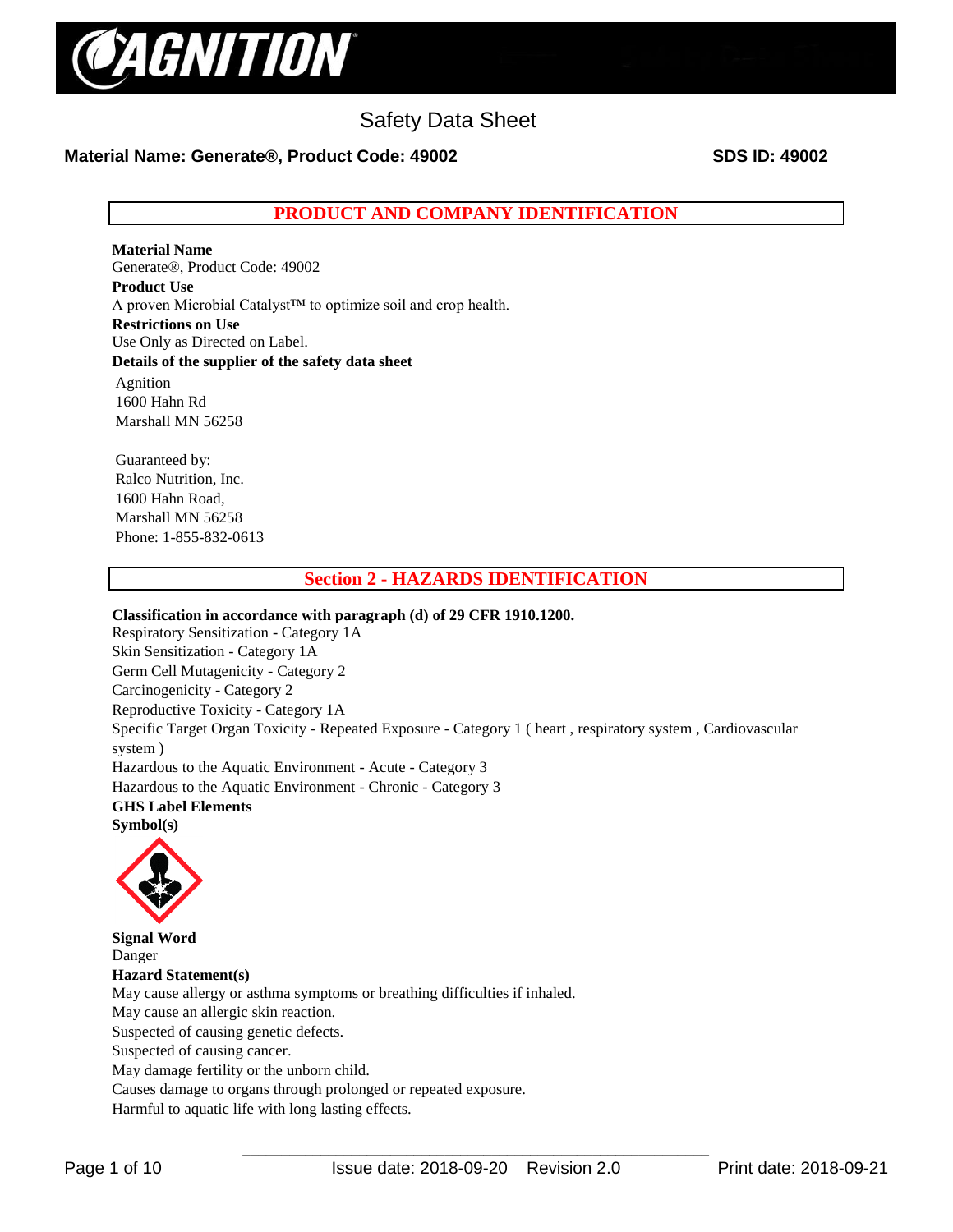

## **Material Name: Generate®, Product Code: 49002 SDS ID: 49002**

# **Precautionary Statement(s)**

#### **Prevention**

Obtain special instructions before use.

Do not handle until all safety precautions have been read and understood.

Wear protective gloves/protective clothing/eye protection/face protection.

Do not breathe dust/fume/gas/mist/vapors/spray.

Wear respiratory protection.

Wash thoroughly after handling.

Contaminated work clothing must not be allowed out of the workplace.

Do not eat, drink or smoke when using this product.

Avoid release to the environment.

Wear protective gloves.

#### **Response**

IF exposed or concerned: Get medical advice/attention.

IF INHALED: If breathing is difficult, remove victim to fresh air and keep at rest in a position comfortable for breathing.

If experiencing respiratory symptoms: Call a POISON CENTER/doctor.

IF ON SKIN: Wash with plenty of soap and water.

If skin irritation or rash occurs: Get medical advice/attention.

Wash contaminated clothing before reuse.

Get medical advice/attention if you feel unwell.

#### **Storage**

Store locked up.

#### **Disposal**

Dispose of contents/container in accordance with local/regional/national/international regulations.

# **Section 3 - COMPOSITION / INFORMATION ON INGREDIENTS**

| <b>CAS</b>          | <b>Component Name</b> | <b>Percent</b>      |
|---------------------|-----------------------|---------------------|
| 7732-18-5           | Water                 | 65-95               |
| <b>Trade Secret</b> | <b>Trade Secret</b>   | <b>Trade Secret</b> |
| 10124-43-3          | Cobalt sulfate        | $\leq 3$            |

# **Section 4 - FIRST AID MEASURES**

#### **Inhalation**

IF INHALED: Remove person to fresh air and keep at rest in a position comfortable for breathing.

If experiencing respiratory symptoms: Call a POISON CENTER/doctor.

#### **Skin**

IF ON SKIN: Wash with plenty of soap and water.

If skin irritation or rash occurs: Get medical advice/attention.

Wash contaminated clothing before reuse.

Get medical advice/attention if you feel unwell.

#### **Eyes**

Rinse cautiously with water for several minutes.

Remove contact lenses, if present and easy to do. Continue rinsing.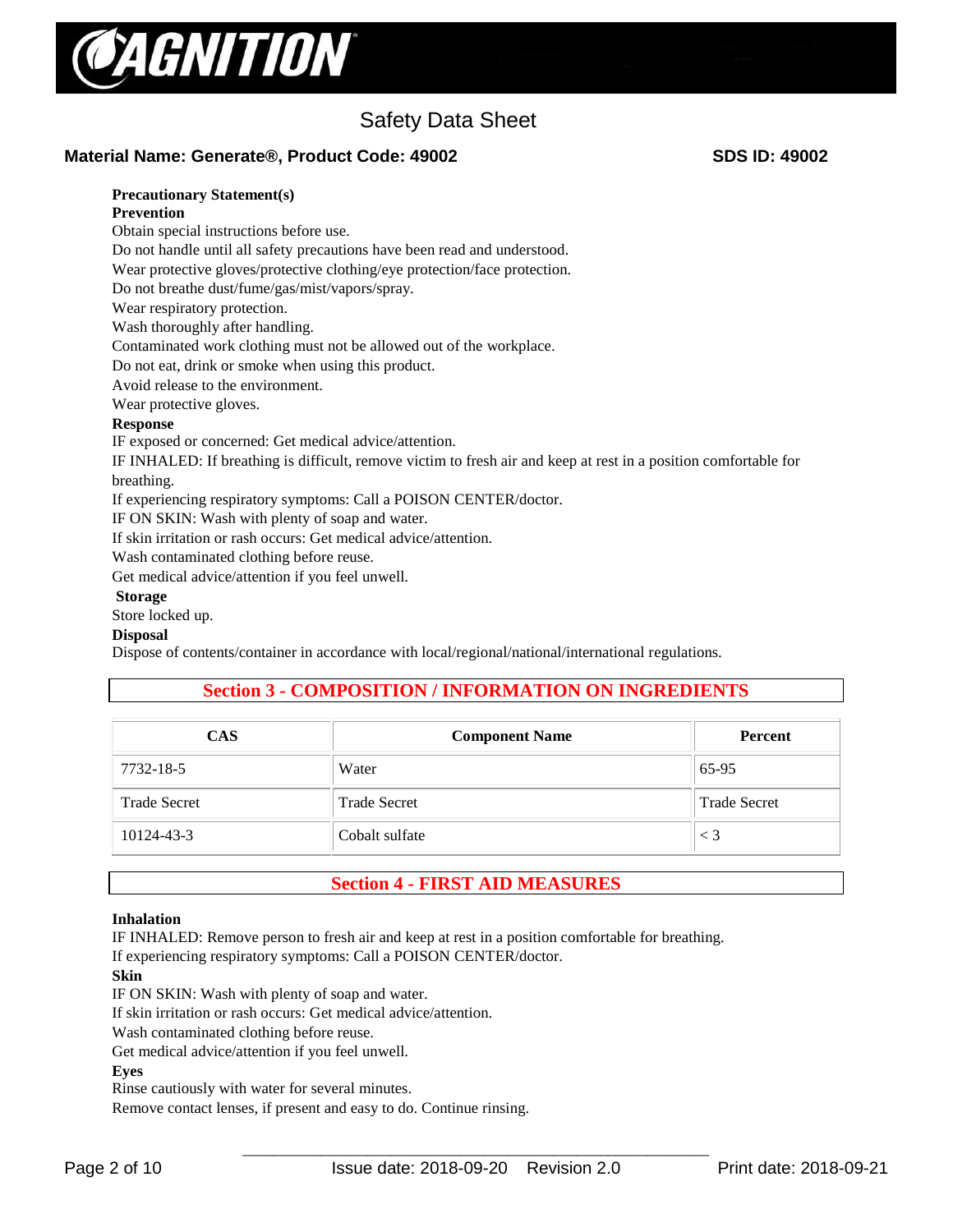

# **Material Name: Generate®, Product Code: 49002 SDS ID: 49002**

#### **Ingestion**

Rinse mouth thoroughly with water. **Most Important Symptoms/Effects Acute**  May cause allergic or asthmatic symptoms or breathing difficulties if inhaled. May cause allergic skin reaction. **Delayed**  Suspected of causing genetic defects. Suspected of causing cancer. May damage fertility or the unborn child. Causes damage to organs through prolonged or repeated exposure. **Note to Physicians**  Treat symptomatically.

# **Section 5 - FIRE FIGHTING MEASURES**

**Extinguishing Media Suitable Extinguishing Media**  Water spray, regular dry chemical, fire-fighting foam, carbon dioxide. **Unsuitable Extinguishing Media** None Known. **Fire Fighting Measures** Co-ordinate fire-fighting measures to the fire surroundings. **Special Protective Equipment and Precautions for Firefighters**  Wear a self-contained breathing apparatus and chemical protective clothing.

# **Section 6 - ACCIDENTAL RELEASE MEASURES**

#### **Personal Precautions, Protective Equipment and Emergency Procedures**

Use Personal Protective equipment as required.

Do not breathe dust/fume/gas/mist/vapors/spray.

Wear respiratory protection.

Wash thoroughly after handling.

Contaminated work clothing must not be allowed out of the workplace.

Do not eat, drink or smoke when using this product.

#### **Methods and Materials for Containment and Cleaning Up**

Collect in closed and suitable containers for disposal.

Dispose of contents/container in accordance with local/regional/national/international regulations.

#### **Environmental Precautions**

Harmful to aquatic life with long lasting effects.

Avoid release to the environment.

**Section 7 - HANDLING AND STORAGE**

#### **Precautions for Safe Handling**

Do not handle until all safety precautions have been read and understood.

Use Personal Protective equipment as required.

Wear protective gloves/protective clothing/eye protection/face protection.

Avoid breathing dust/fume/gas/mist/vapors/spray.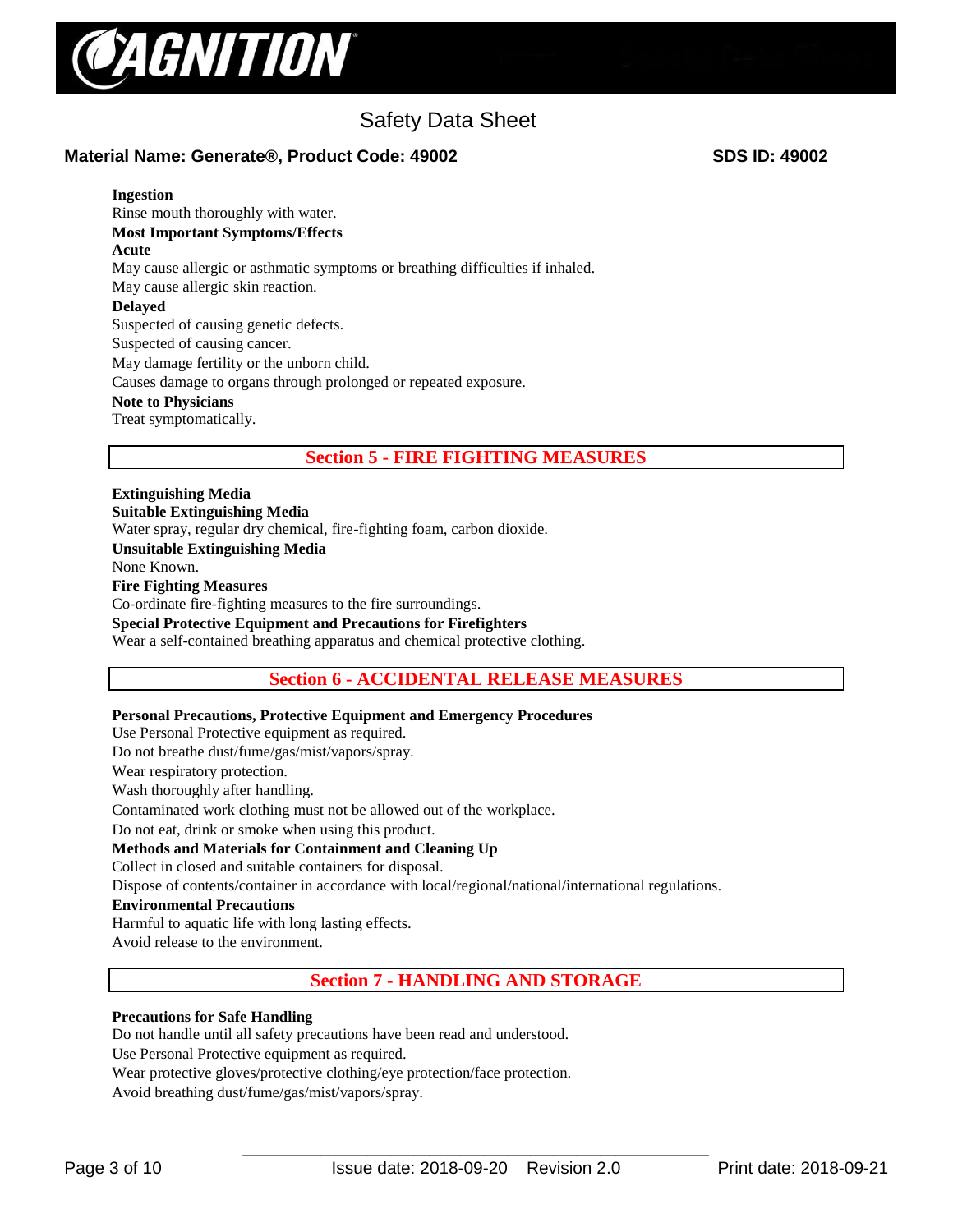

# **Material Name: Generate®, Product Code: 49002 SDS ID: 49002**

Wear respiratory protection. Contaminated work clothing should not be allowed out of the workplace. **Conditions for Safe Storage, Including any Incompatibilities**  Store locked up. Store in a well-ventilated place. Keep container tightly closed. Protect from sunlight. Protect from freezing.

# **Section 8 - EXPOSURE CONTROLS / PERSONAL PROTECTION**

## **Component Exposure Limits**

The following constituents are the only constituents of the product which have a PEL, TLV or other recommended exposure limit. At this time, the other constituents have no known exposure limits.

**ACGIH - Threshold Limit Values - Biological Exposure Indices (BEI)** 

There are no biological limit values for any of this product's components.

**Engineering Controls**

Sufficient to maintain atmospheric concentrations below applicable regulatory limits.

#### **Individual Protection Measures, such as Personal Protective Equipment**

**Eye/face protection** 

Use suitable eye/face protection.

**Skin Protection**  Wear suitable protective clothing. **Respiratory Protection**

Wear respiratory protection.

#### **Glove Recommendations**

Wear protective gloves.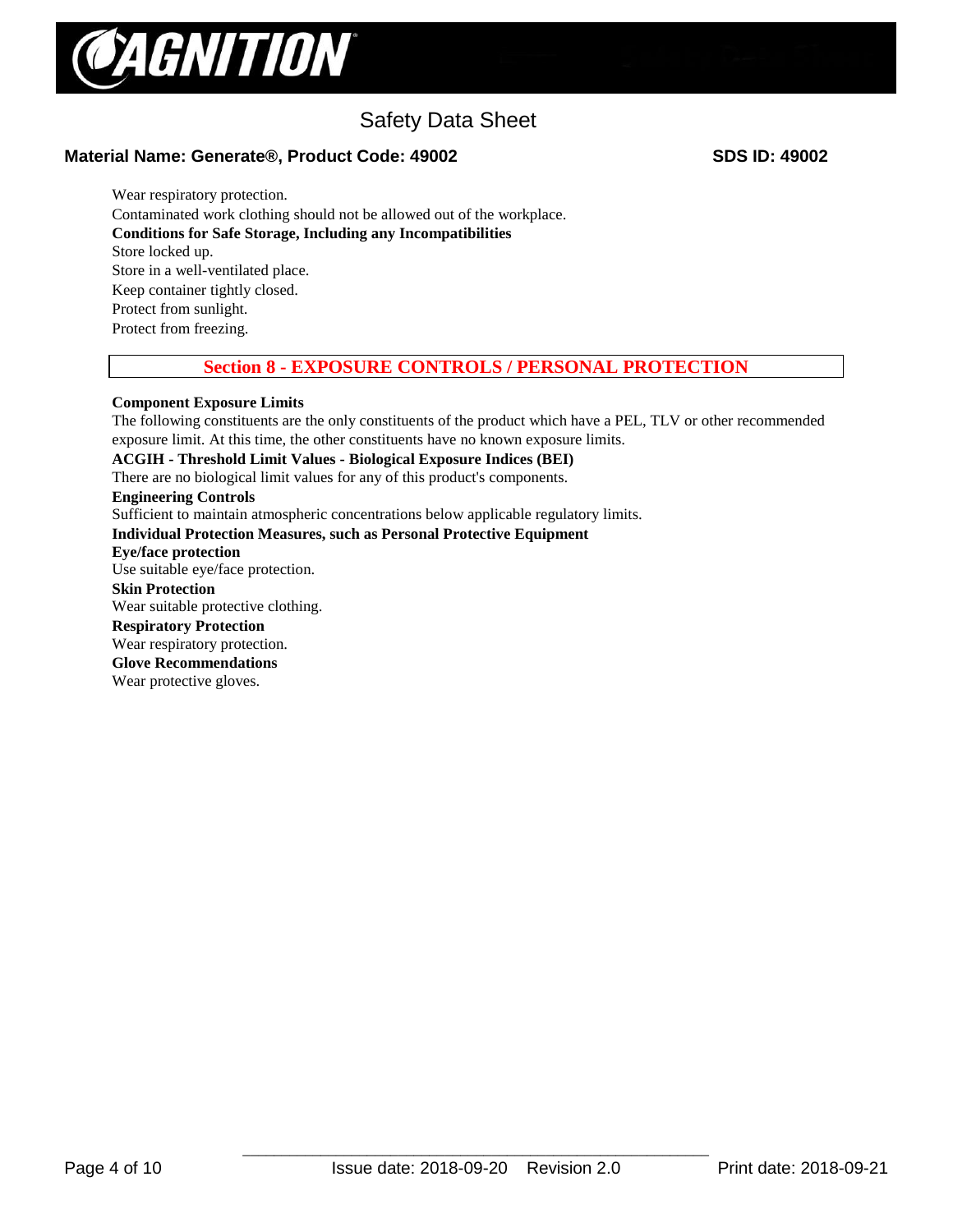

# **Material Name: Generate®, Product Code: 49002 SDS ID: 49002**

# **Section 9 - PHYSICAL AND CHEMICAL PROPERTIES**

| <b>Appearance</b>                         | Reddish brown liquid | <b>Physical State</b>                         | Liquid        |
|-------------------------------------------|----------------------|-----------------------------------------------|---------------|
| Odor                                      | Fruity               | Color                                         | Reddish brown |
| <b>Odor Threshold</b>                     | Not available        | pH                                            | Not available |
| <b>Melting Point</b>                      | Not available        | <b>Boiling Point</b>                          | Not available |
| <b>Boiling Point Range</b>                | Not available        | <b>Freezing point</b>                         | Not available |
| <b>Evaporation Rate</b>                   | Not available        | <b>Flammability</b> (solid, gas)              | Not available |
| <b>Autoignition</b><br><b>Temperature</b> | Not available        | <b>Flash Point</b>                            | Not available |
| <b>Lower Explosive Limit</b>              | Not available        | <b>Decomposition temperature</b>              | Not available |
| <b>Upper Explosive Limit</b>              | Not available        | <b>Vapor Pressure</b>                         | Not available |
| <b>Vapor Density (air=1)</b>              | Not available        | <b>Specific Gravity (water=1)</b>             | Not available |
| <b>Water Solubility</b>                   | Not available        | <b>Partition coefficient: n-octanol/water</b> | Not available |
| <b>Viscosity</b>                          | Not available        | <b>Kinematic viscosity</b>                    | Not available |
| <b>Solubility (Other)</b>                 | Not available        | <b>Density</b>                                | Not available |
| <b>Molecular Weight</b>                   | Not available        |                                               |               |

# **Section 10 - STABILITY AND REACTIVITY**

#### **Reactivity**  No known hazardous reactions. **Chemical Stability** The product is stable under storage at normal ambient temperatures. **Conditions to Avoid** Avoid contact with incompatible materials. **Incompatible Materials** None Known. **Hazardous decomposition products**  None Known.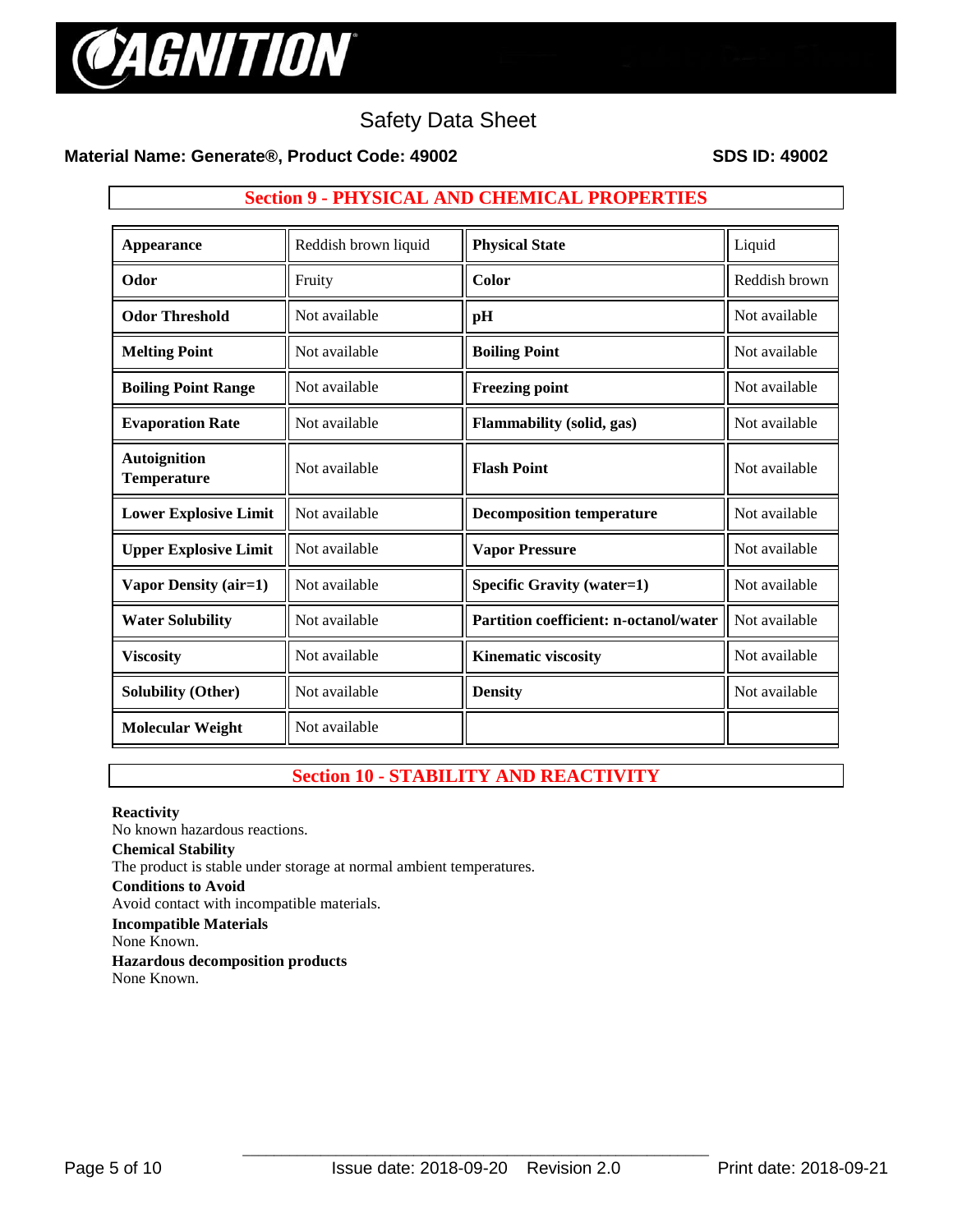

# **Material Name: Generate®, Product Code: 49002 SDS ID: 49002**

**Section 11 - TOXICOLOGICAL INFORMATION**

# **Acute and Chronic Toxicity**

#### **Component Analysis - LD50/LC50**

The components of this material have been reviewed in various sources and the following selected endpoints are published:

#### **Water (7732-18-5)**

Oral LD50 Rat >90 mL/kg

**Cobalt sulfate (10124-43-3)**

Oral LD50 Rat 424 mg/kg

**Zinc sulfate, monohydrate (7446-19-7)**

Oral LD50 Mouse 1891 mg/kg

# **Product Toxicity Data**

## **Acute Toxicity Estimate**

| Dermal             | $>$ 2000 mg/kg |  |  |  |
|--------------------|----------------|--|--|--|
| Inhalation - Vapor | $> 20$ mg/L    |  |  |  |
| Oral               | $>$ 2000 mg/kg |  |  |  |

## **Immediate Effects**

No information on significant adverse effects.

## **Delayed Effects**

No information on significant adverse effects.

# **Irritation/Corrosivity Data**

No data available.

# **Respiratory Sensitization**

No data available.

# **Dermal Sensitization**

No data available.

**Component Carcinogenicity** 

| <b>Cobalt sulfate</b>      | 10124-43-3                                                                               |  |  |  |  |
|----------------------------|------------------------------------------------------------------------------------------|--|--|--|--|
| IARC:                      | Monograph 86 [2006]; Monograph 52 [1991] (Group 2B (possibly<br>carcinogenic to humans)) |  |  |  |  |
| NTP:                       | Reasonably Anticipated To Be A Human Carcinogen                                          |  |  |  |  |
| OSHA:                      | Present                                                                                  |  |  |  |  |
| Cobalt carbonate hydroxide | 12602-23-2                                                                               |  |  |  |  |
| IARC:                      | Monograph 52 [1991] (Group 2B (possibly carcinogenic to humans))                         |  |  |  |  |
| OSHA:                      | Present                                                                                  |  |  |  |  |

#### **Germ Cell Mutagenicity**  No data available.

#### **Tumorigenic Data**

No data available.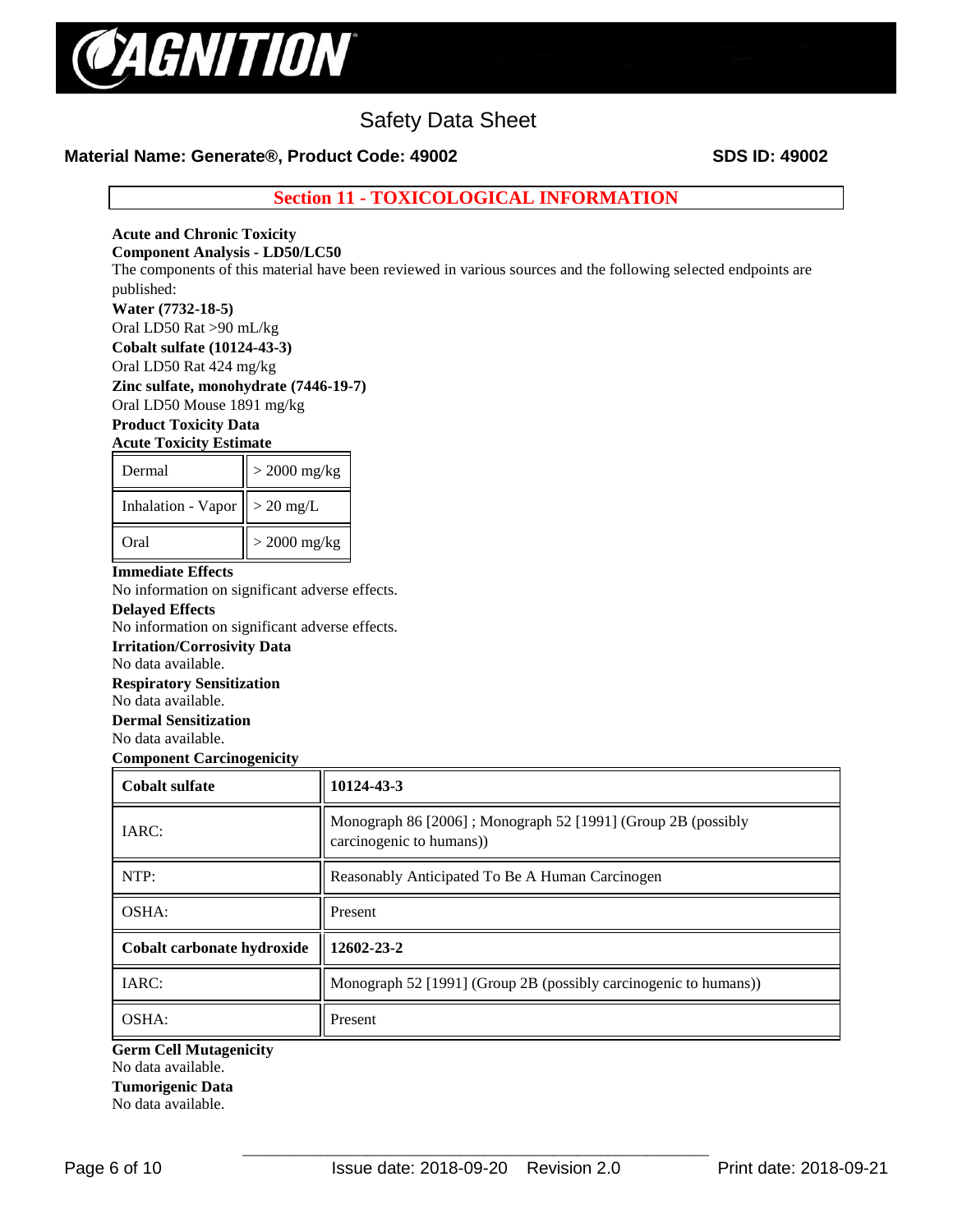

# **Material Name: Generate®, Product Code: 49002 SDS ID: 49002**

**Reproductive Toxicity**  No data available. **Specific Target Organ Toxicity - Single Exposure**  No data available. **Specific Target Organ Toxicity - Repeated Exposure**  No data available. **Aspiration hazard**  No data available. **Medical Conditions Aggravated by Exposure** No data available.

# **Section 12 - ECOLOGICAL INFORMATION**

#### **Component Analysis - Aquatic Toxicity**

| Cobalt sulfate    10124-43-3 |                                                                |
|------------------------------|----------------------------------------------------------------|
| Algae:                       | EC50 72 h Pseudokirchneriella subcapitata 0.4 - 72 mg/L IUCLID |

# **Section 13 - DISPOSAL CONSIDERATIONS**

#### **Disposal Methods**

Dispose of contents/container in accordance with local/regional/national/international regulations. Avoid release to the environment.

#### **Component Waste Numbers**

The U.S. EPA has not published waste numbers for this product's components.

# **Section 14 - TRANSPORT INFORMATION**

#### **US DOT Information:**

No Classification assigned.

#### **International Bulk Chemical Code**

This material does not contain any chemicals required by the IBC Code to be identified as dangerous chemicals in bulk.

# **Section 15 - REGULATORY INFORMATION**

#### **U.S. Federal Regulations**

This material contains one or more of the following chemicals required to be identified under SARA Section 302 (40 CFR 355 Appendix A), SARA Section 313 (40 CFR 372.65), CERCLA (40 CFR 302.4), TSCA 12(b), and/or require an OSHA process safety plan.

|                | <b>Trade Secret    Trade Secret</b>                 |
|----------------|-----------------------------------------------------|
| <b>CERCLA:</b> | Trade Secret Ib final RQ ; Trade Secret kg final RQ |

#### **SARA Section 311/312 (40 CFR 370 Subparts B and C) reporting categories**

Carcinogenicity; Reproductive Toxicity; Respiratory/Skin Sensitization; Specific Target Organ Toxicity; Germ Cell Mutagenicity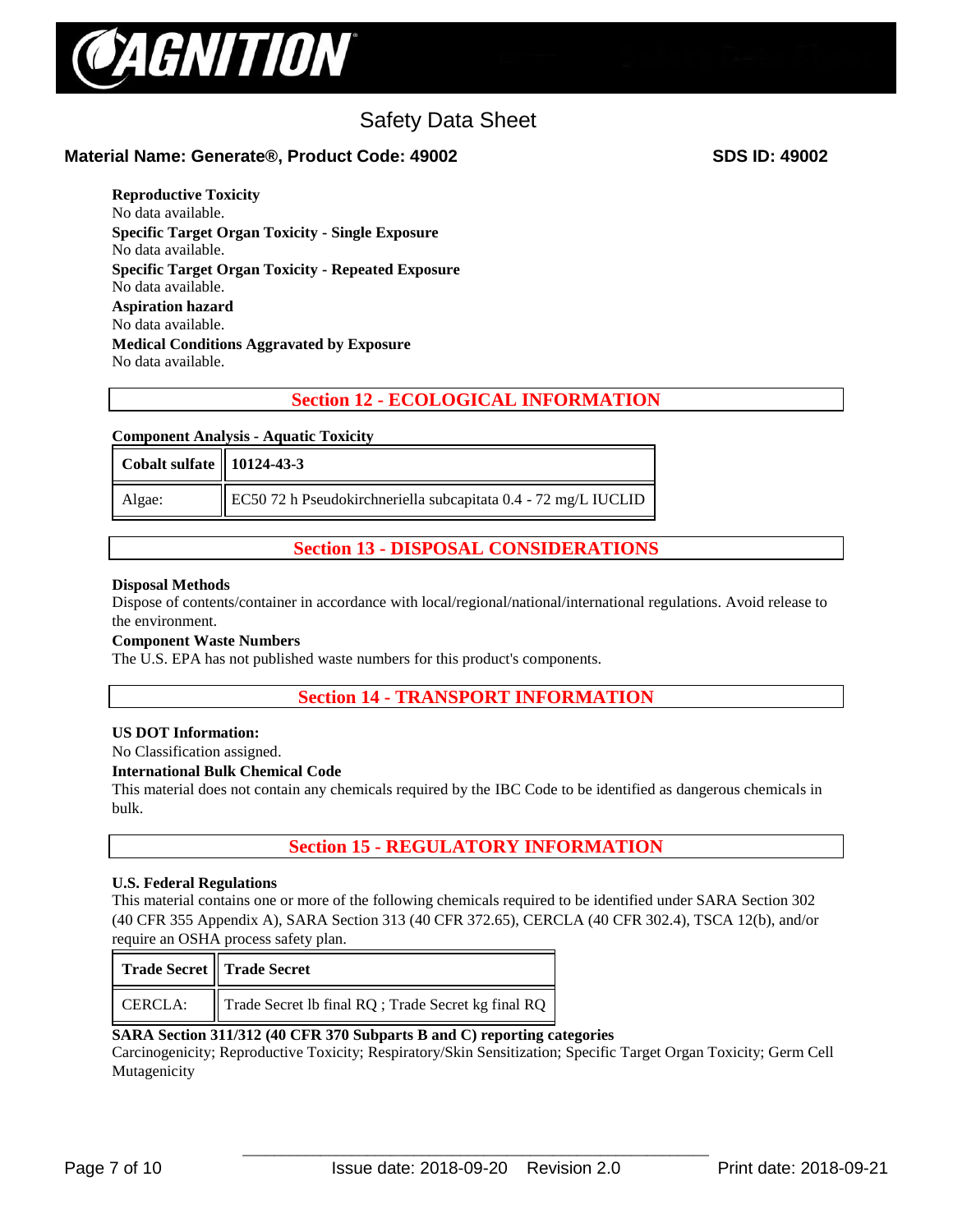

## **Material Name: Generate®, Product Code: 49002 SDS ID: 49002**

#### **U.S. State Regulations**

The following components appear on one or more of the following state hazardous substances lists:

| Component CAS |                                                                    | $\ $ CA $\ $ MA $\ $ MN $\ $ NJ $\ $ PA |  |  |
|---------------|--------------------------------------------------------------------|-----------------------------------------|--|--|
|               | <b>Trade Secret</b> Trade Secret    Yes    Yes    No    Yes    Yes |                                         |  |  |

#### **California Safe Drinking Water and Toxic Enforcement Act (Proposition 65)**



This product can expose you to chemicals including Cobalt sulfate, which is known to the State of California to cause cancer. For more information go to www.P65Warnings.ca.gov.

| <b>Cobalt sulfate   10124-43-3</b> |                       |
|------------------------------------|-----------------------|
| Carc:                              | carcinogen, 5/20/2005 |

#### **Canada Regulations**

#### **Canadian WHMIS Ingredient Disclosure List (IDL)**

Components of this material have been checked against the Canadian WHMIS Ingredients Disclosure List. The List is composed of chemicals which must be identified on MSDSs if they are included in products which meet WHMIS criteria specified in the Controlled Products Regulations and are present above the threshold limits listed on the IDL

| <b>Cobalt sulfate   10124-43-3</b> |       |
|------------------------------------|-------|
|                                    | $1\%$ |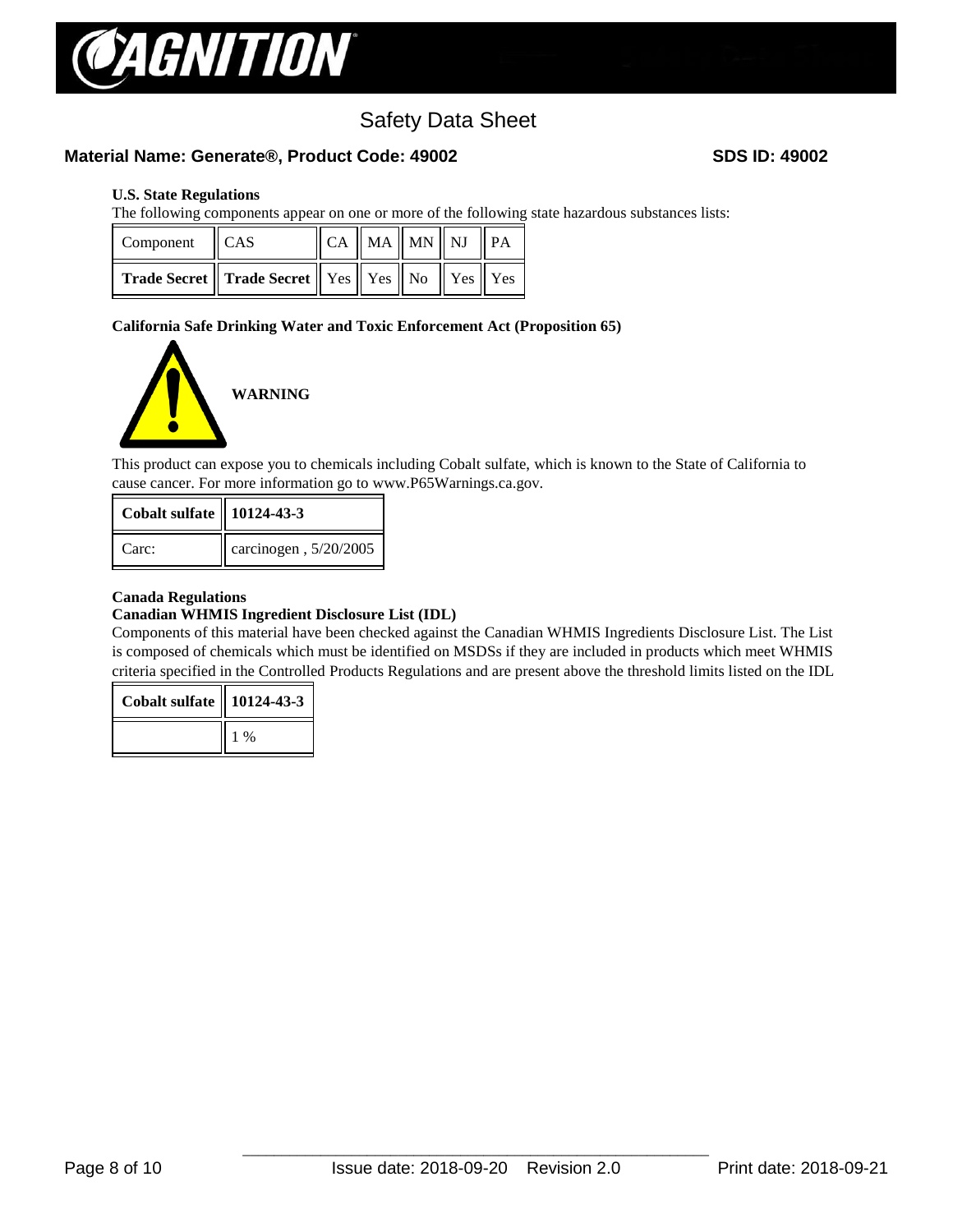

# **Material Name: Generate®, Product Code: 49002 SDS ID: 49002**

#### **Component Analysis - Inventory Water (7732-18-5)**

| Water (7732-18-5) |
|-------------------|
|                   |

| US CA |                                       |  | $IP -$ | $IP -$         | KR<br>$\Box$ A $\parallel$ EU $\parallel$ AU $\parallel$ PH $\parallel$ ENCS $\parallel$ ISHL $\parallel$ ALCA $\parallel$ Annex 2 $\parallel$ CCA | 'I KR | $-KR -$        |  | $\parallel$ CN $\parallel$ NZ $\parallel$ MX $\parallel$ TW | <b>VN</b><br>(Draft) |
|-------|---------------------------------------|--|--------|----------------|----------------------------------------------------------------------------------------------------------------------------------------------------|-------|----------------|--|-------------------------------------------------------------|----------------------|
|       | Yes    DSL    EIN    Yes    Yes    No |  |        | $\parallel$ No | l Yes                                                                                                                                              | ll No | N <sub>o</sub> |  | Yes    Yes    Yes    Yes    Yes                             |                      |

# **Trade Secret (Trade Secret)**

| US | II CA                                                                              | <b>EU</b> | $\parallel$ AU $\parallel$ PH | $JP -$<br><b>ENCS</b> | $JP -$<br>$\parallel$ ISHL | KR<br>$KECI -$ | KR<br>KECI-<br>Annex 1   Annex 2   CCA | $"$ KR -<br><b>REACH</b> | CN NZ | $\parallel$ MX $\parallel$ TW                                                   | <b>VN</b><br>(Draft) |
|----|------------------------------------------------------------------------------------|-----------|-------------------------------|-----------------------|----------------------------|----------------|----------------------------------------|--------------------------|-------|---------------------------------------------------------------------------------|----------------------|
|    | Yes $\parallel$ DSL $\parallel$ EIN $\parallel$ Yes $\parallel$ Yes $\parallel$ No |           |                               |                       | $\parallel$ No             | Yes            | No.                                    | No                       |       | $\parallel$ Yes $\parallel$ Yes $\parallel$ Yes $\parallel$ Yes $\parallel$ Yes |                      |

#### **Cobalt sulfate (10124-43-3)**

| US    CA |                                                |  | $JP -$<br>$\mathbb{R}$ $\mathbb{R}$ $\mathbb{R}$ $\mathbb{R}$ $\mathbb{R}$ $\mathbb{R}$ $\mathbb{R}$ $\mathbb{R}$ $\mathbb{R}$ $\mathbb{R}$ $\mathbb{R}$ $\mathbb{R}$ $\mathbb{R}$ $\mathbb{R}$ $\mathbb{R}$ $\mathbb{R}$ $\mathbb{R}$ $\mathbb{R}$ $\mathbb{R}$ $\mathbb{R}$ $\mathbb{R}$ $\mathbb{R}$ $\mathbb{R}$ $\mathbb{R}$ $\mathbb{$ | $\parallel$ JP - | KR     | KR<br>Annex 1   Annex 2   CCA | $K_{\rm R}$ -<br>$\parallel$ KECI - $\parallel$ KECI - $\parallel$ REACH $\parallel$ CN $\parallel$ NZ $\parallel$ MX $\parallel$ TW |  |                                                                                 | VN<br>(Draft) |
|----------|------------------------------------------------|--|----------------------------------------------------------------------------------------------------------------------------------------------------------------------------------------------------------------------------------------------------------------------------------------------------------------------------------------------|------------------|--------|-------------------------------|--------------------------------------------------------------------------------------------------------------------------------------|--|---------------------------------------------------------------------------------|---------------|
|          | $\gamma$ es    DSL    EIN    Yes    Yes    Yes |  |                                                                                                                                                                                                                                                                                                                                              | <b>Yes</b>       | II Yes | No                            | No                                                                                                                                   |  | $\parallel$ Yes $\parallel$ Yes $\parallel$ Yes $\parallel$ Yes $\parallel$ Yes |               |